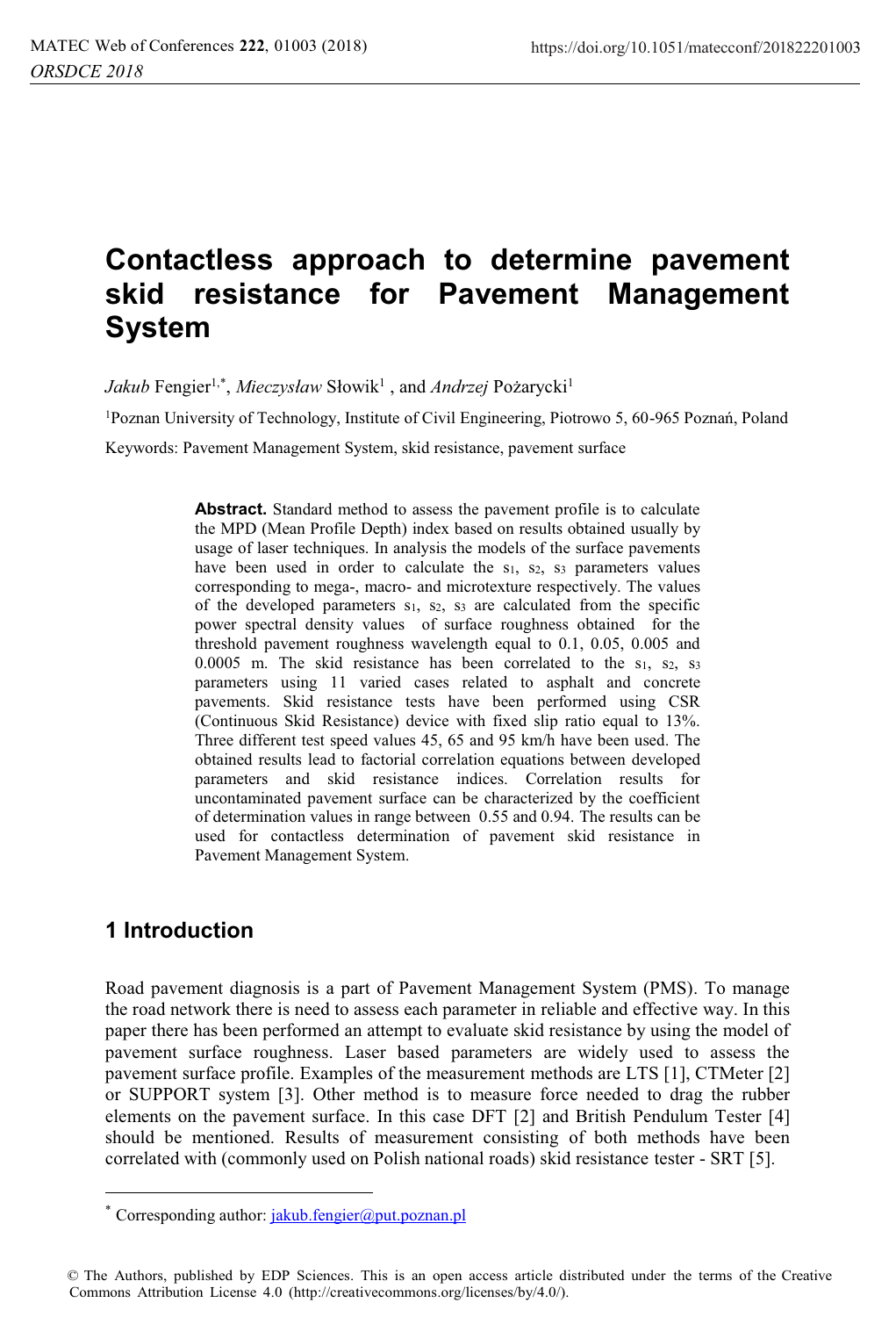Another step is to evaluate the pavement surface. The first attempt was based on laser method to obtain the shape of surface of the pavement [6]. Photogrammetric method is a relatively new idea to assess the surface of the pavement. This method is based on the few high resolution photos of the same pavement area from different perspectives. The solution is shown in papers [7], [8] and first Polish approach is described in paper [9].

Pavement skid resistance research is not limited to looking for the highly correlated friction coefficients with pavement surface parameters, but also there are first attempts to solve this issue in an analytical way. Among the most relevant approaches is the paper [10] where author formed the equation between friction coefficient and surfaces roughness of pavement and tire. Another attempt worth mentioning is empirical attempt to use that equation in road pavement measurements [11, 12]. Other approach is described in paper [13] where author assumes that skid resistance mostly depends on upper part of pavement surface.

The attempt of correlation between parameters based on pavement surface and skid resistance index is shown in this paper.

### **2 Methods**

#### **2.1 Skid resistance test**

Skid resistance was tested using CSR (Continuous Skid Resistance) device shown in fig. 1. CSR is a device that allows to extract from the measurements the both vertical force values taking effect on measurement wheel and torque values. The slip ratio used in the device is equal to 13%.

The skid resistance index based on CSR device is determined by the formula 1:

Equations should be centred and should be numbered with the number on the right-hand side.

$$
CSRi=M/(F\cdot r)\tag{1}
$$

where: M – torque values measured by using the moment transducer [Nm]  $F$  – vertical force [N]  $r$  – distance between pavement surface and axis of the measuring wheel [m]. More details about CSR device provided in paper [9]

#### **2.2 Parameters based on pavement surface model**

Parameters called  $s_1$ ,  $s_2$  and  $s_3$  have been introduced to enable the classification of the roughness of the pavement surface in general. Most commonly used classification of the roughness of the pavement surface includes [14]:

-microtexture (wavelength lesser than 0.5 mm and amplitude lesser than 0.2 mm) -macrotexture (wavelength between 0.5 and 50 mm, amplitude between 0.1 and 20 mm) -megatexture (wavelength between than 50 and 500 mm, amplitude between 0.1 and 50 mm)

All three parameters affect on skid resistance; that is the reason to perform model consisting of all three of them.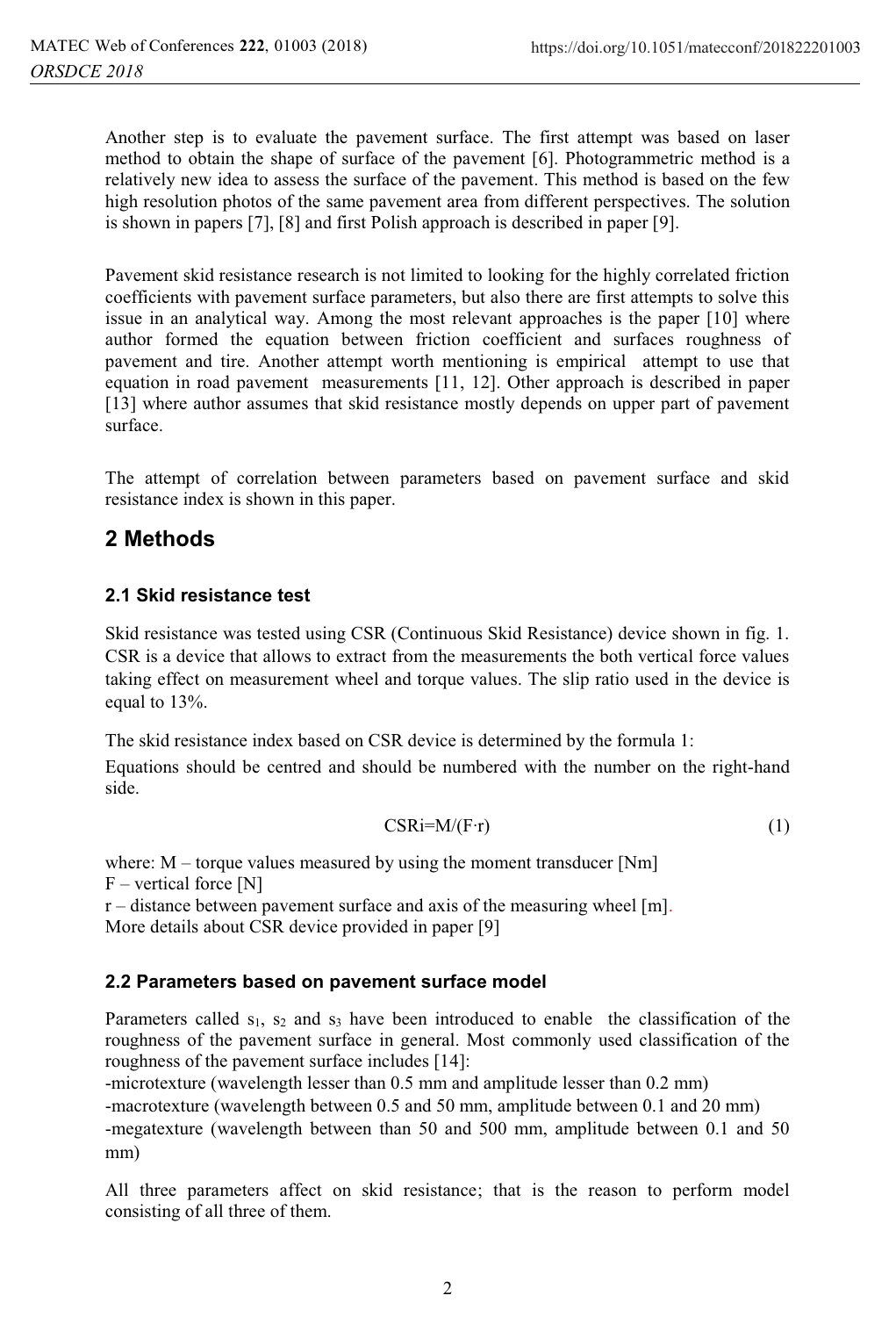2 (2)

Calculation of the  $s_1$ ,  $s_2$ ,  $s_3$  parameters is a process which contains the following steps: 1) taking the high resolution photos using the method described in [9], 2) developing the model of the pavement surface (calculation of co-ordinates of points forming the discrete surface) [9], 3) calculation of power spectral density for 2D model of achieved surface, 4) determine the value of power spectral density for specific wavelengths and 5) calculating the values of  $s_1$ ,  $s_2$ ,  $s_3$  parameters.

Calculation of the power spectral density surface roughness was based on the co-ordinates obtained from photogrammetric analysis by using the following equation, adopted after [15].

Cq=  $(\Delta x \cdot \Delta y) / (m \cdot n [2\pi]^2) \cdot |FFT^{2D}|$ 

where:

Cq is the two-dimensional surface roughness power spectrum. Cq values calculated in two directions are determined in wavenumber domain. Cq consist of values corresponding to each wavenumber of surface roughness present on the observed area; 
$$
\Delta x
$$
 and  $\Delta y$  are the lateral resolution of co-ordinates of model of the pavement within a grid of m  $\times$  n data points in the x- and y-directions, respectively;  $|FFT^{2D}|$  – absolute value from 2D Fast Fourier Transform.

From calculated Cq values corresponding to the wavelengths of the pavement roughness: 0.0005 m, 0.005 m, 0.05 and 0.1 m which are related to wavenumbers 2000 m<sup>-1</sup>, 200 m<sup>-1</sup>, 20  $m^{-1}$  and 10 m<sup>-1</sup>, respectively. Parameters  $s_1$ ,  $s_2$  and  $s_3$  have been calculated from following equation:

$$
s_i = (Cq(a) - Cq(b))/(a-b)
$$
 (3)

where: a and b is wave number (for s<sub>1</sub> a=20 m<sup>-1</sup>, b=10 m<sup>-1</sup> for s<sub>2</sub> a=200 m<sup>-1</sup>, b=20 m<sup>-1</sup> for s<sub>3</sub>  $a=2000 \text{ m}^{-1}$ ,  $b = 200 \text{ m}^{-1}$ 

#### **3 Experimental program**

In order to create a pavement surface model and determine skid resistance from its features, the pavement skid resistance and surface roughness tests have been made. The test sections derived from both asphalt pavements (uncontaminated and contaminated) and concrete pavement (with and without marking). For evaluate the pavements surfaces, several photogrammetric points have been performed on each section. The test has been performed on road and airport pavements. The extracted test sections of 100 m length were considered. As far as the CSR device is a continues-like measurement device, the CSRi values have been reported for every subsection. In every section several repetitions have been performed (due to state of the section and availability).The skid resistance tests have been performed using three test velocities 45, 65, 95 km/h. In this paper each section has been marked as:

• nov (section localized on taxiway named November). SMA wearing course was paved 2 weeks before tests, 6 repetitions have been performed.

h4 (section localized on taxiway named Hotel 4). SMA wearing course was paved 2 weeks before tests, 10 repetitions have been performed.

• h5 (section localized on taxiway named Hotel 5), SMA wearing course was paved 2 weeks before tests, 10 repetitions have been performed.

RWc (section localized on runway pavement without contaminations). Concrete surface course was paved 2 years before tests. Aggregate used in concrete was granite crushed stone 0/22. Thickness of the concrete layer was 30 cm, concrete class was C35/45 and exposure class was XF4. Brushing process was used to texture the surface of the layer.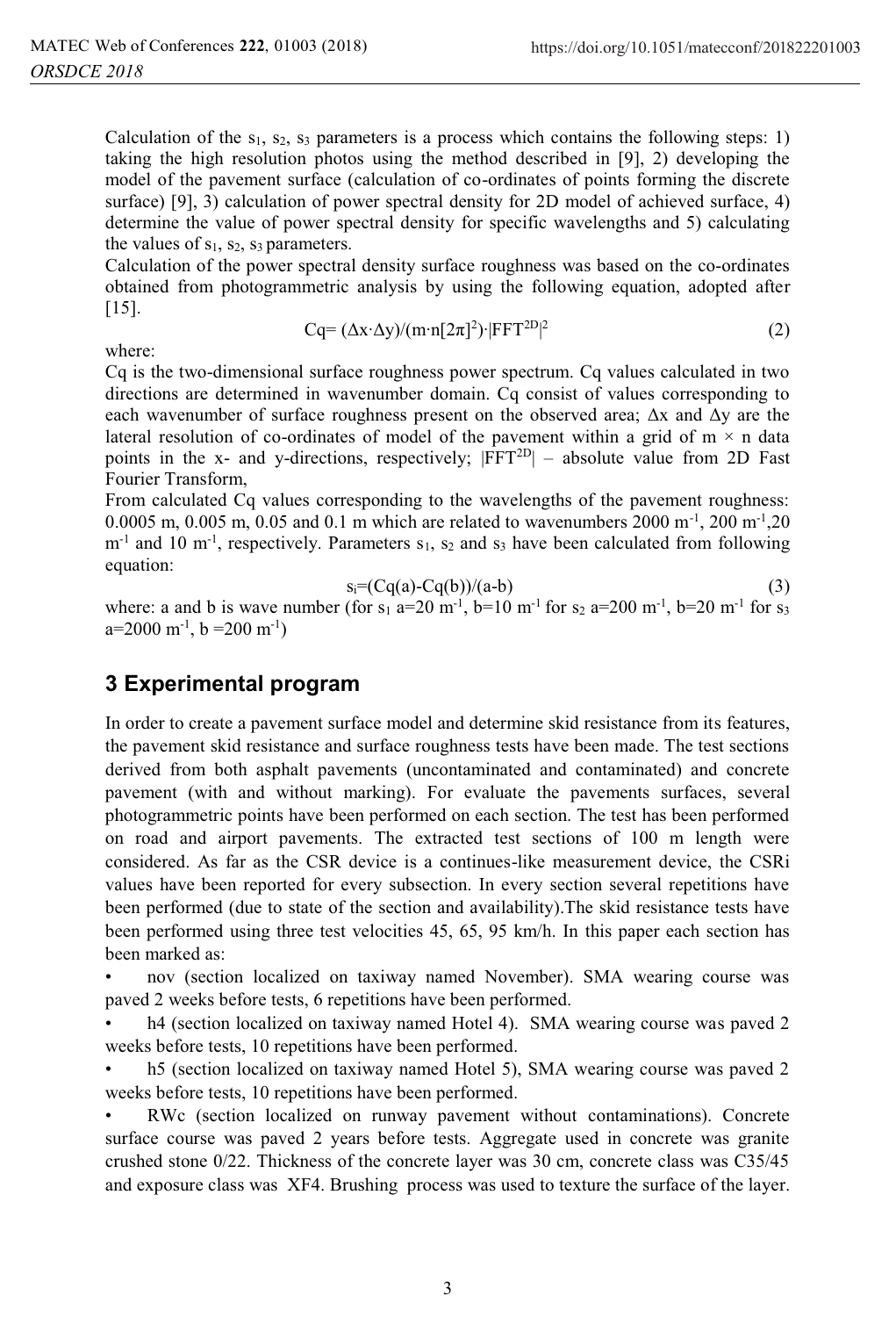Few weeks before tests the hydrophobization process was done. 6 repetitions have been preformed.

RWr section localized on runway contaminated by rubber, 6 repetitions have been performed.

• RWm section localized on runway with marking, 6 repetitions have been performed.

• E (section localized on Echo 1 taxiway), cracked concrete wearing course with 0/22 aggregate. This taxiway is planned to be repaired due to its technical condition, 3 repetitions have been performed.

• Gc (section localized on taxiway excluded from traffic), concrete wearing course paved decades before tests, 3 repetitions have been performed.

• Gm (section localized on taxiway excluded from traffic with freshly made marking), concrete wearing course paved decades before tests, 3 repetitions have been performed.

• pc section on selected street in Poznan. Asphalt wearing course was paved 2 years before tests (test section after cleaning process), 3 repetitions have been performed.

• pb section on street mentioned above. Asphalt wearing course was paved 2 years before tests (test section before cleaning process, contaminated with mineral contamination from nearby parking entrance with ground pavement), 3 repetitions have been performed.

Number of each cases was 109 and after using the statistical Grubb's test [16] used to detect outliers to further analysis 96 cases were taken into account. The same result has been obtained using 3 sigma rule [16].

# **4 Analysis of the results**

The results of  $s_1$ ,  $s_2$  and  $s_3$  parameter obtained on each section in function of CSRi calculated for that section has been shown in figure 1.

Three types of regression equation were used in order to determine the relation between  $s<sub>1</sub>$ , s<sub>2</sub> and s<sub>3</sub> values and the skid resistance index CSRi:

Linear equation

$$
CSRi (v)=w+a_1 s_1+a_2 s_2+a_3 s_3
$$
 (4)

Factorial equation

$$
CSRi(v) = w + b_1 s_1 + b_2 s_2 + b_3 s_3 + b_4 s_1 s_2 + b_5 s_1 s_3 + b_6 s_2 s_3 + b_7 s_1 s_2 s_3
$$
 (5)

2nd degree polynomial (quadratic) equation

$$
CSRi(v)=w+c_1 s_1+c_2s_1^2+c_3 s_2+c_4 s_2^2+c_5 s_3+c_6 s_3^2
$$
\n(6)

Where:  $w - \text{CSRi}$  intercept  $a_i/b_i/c_i$  – regression coefficients  $v$  – test velocity

### **4 Discussion**

Modeling the skid resistance of concrete and asphalt pavements without contamination using  $s_1$ ,  $s_2$  and  $s_3$  parameters allows to achieve the coefficient of determination values  $r^2$ 0.85 to 0.90 and 0.55 to 0.70, respectively. The largest values of  $r^2$  were obtained when one used the factorial equation. It was found that they need the largest number of regression coefficients to be determined. According to the generally accepted trend, the CSRi intercept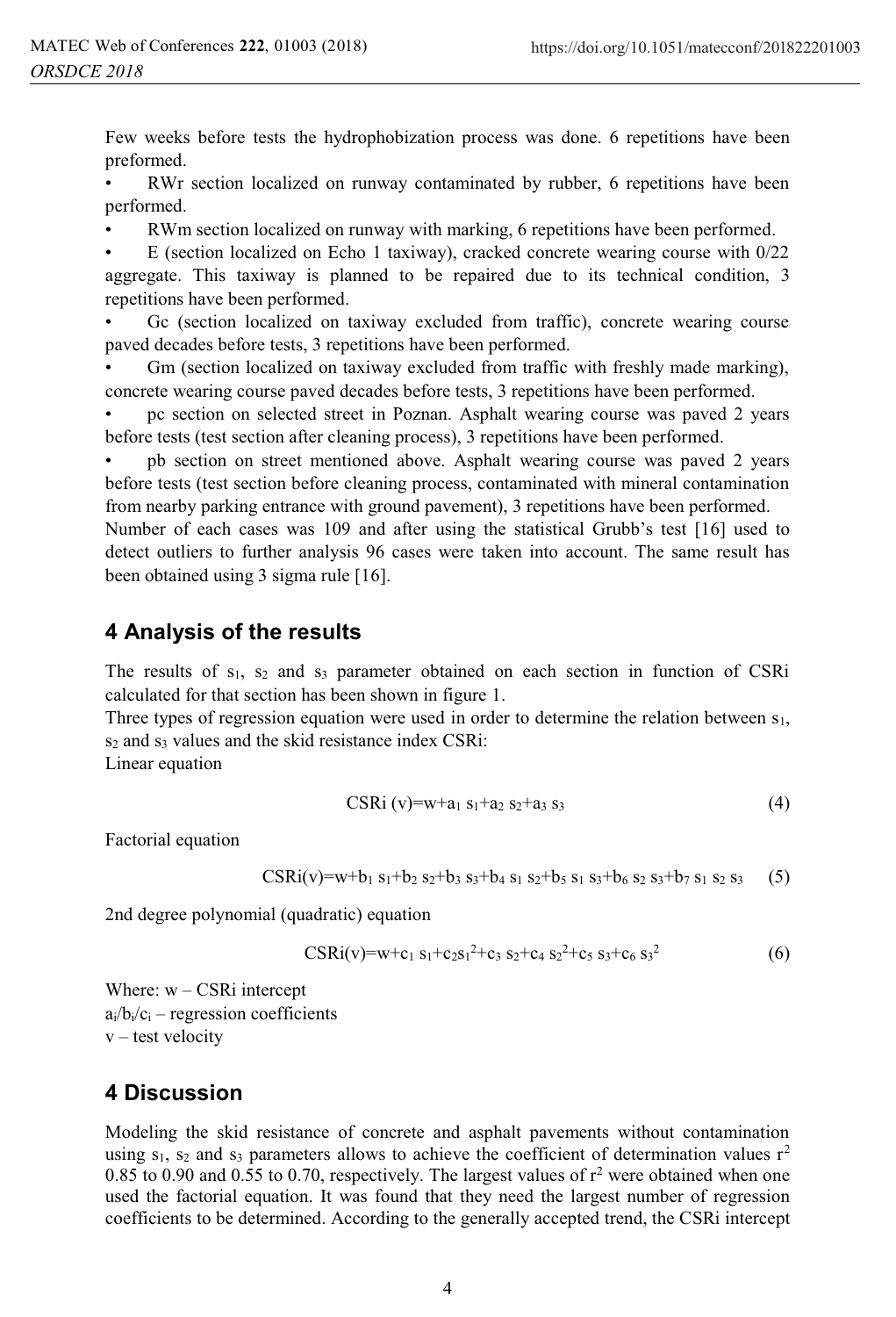in this model decreases when the test speed increases. There were no unambiguous rends for the other values of this model along with the increase of the test speed.

The residual values analysis leads to the assumption that following factorial equations (7, 8, 9, 10, 11, 12) are characterized by distribution of residual values similar to normal distribution. A part of other equations residual values distribution differ significantly from normal distribution. Some of the variables were statistically insignificant due to  $\alpha=0.05$ , presented equations have all factors including statistically insignificant. No tendency of particular variable has been noticed due to statistical significance.

When combining datasets from asphalt and concrete pavements without contamination regression equations lead to decrease (comparing to results from separated datasets) coefficient of determination  $r^2$  from 0.02 to 0.15.

The combination of datasets for modeling on concrete surfaces with rubber contamination and marking levels lead to reducing the  $r^2$  to range of values between 0.04 and 0.30.

However, the photogrammetric methods lead to successful determination of the pavement skid resistance and the most successful models are shown (equations 7-12):

for asphalt pavements without contaminations:

CSRi=0.61-3.62E15⋅s<sub>1</sub>-4.46E16⋅s<sub>2</sub>-3.13E20⋅s<sub>3</sub>+3.24E33⋅s<sub>1</sub>⋅s<sub>2</sub>+5.65E33⋅s<sub>1</sub>⋅s<sub>3</sub>+2.76E38⋅s<sub>2</sub>⋅s<sub>3</sub>- $5.18E54·s<sub>1</sub>·s<sub>2</sub>·s<sub>3</sub>$  (7)

$$
v=45 \text{km/h}; r^2=0.55
$$

 $CSRi=0.58-4.22E15·s<sub>1</sub>+1.43E16·s<sub>2</sub>-3.73E20·s<sub>3</sub>+2.90E33·s<sub>1</sub>·s<sub>2</sub>+6.86E36·s<sub>1</sub>·s<sub>3</sub>+2.72E38·s<sub>2</sub>·s<sub>3</sub>$  $5.40E54s<sub>1</sub>·s<sub>2</sub>·s<sub>3</sub>$  (8)

$$
v=65 \text{km/h}; r^2=0.60
$$

CSRi =0.57-3.57E15⋅s<sub>1</sub>+1.34E16⋅s<sub>2</sub>-3.67E20⋅s<sub>3</sub>+4.37E33⋅s<sub>1</sub>⋅s<sub>2</sub>+6.28E36⋅s<sub>1</sub>⋅s<sub>3</sub>+3.63E38⋅s<sub>2</sub>⋅s<sub>3</sub>- $6.32E54·s<sub>1</sub>·s<sub>2</sub>·s<sub>3</sub>$  (9)

$$
v=95 \text{km/h}
$$
;  $r^2=0.70$ 

for concrete pavements without contaminations:

CSRi =0.75-2.42E17⋅s<sub>1</sub>-1.30E19⋅s<sub>2</sub>-3.72E20⋅s<sub>3</sub>+9.25E36⋅s<sub>1</sub>⋅s<sub>2</sub>+3.11E38⋅s<sub>1</sub>⋅s<sub>3</sub>+5.51E40⋅s<sub>2</sub>⋅s<sub>3</sub>- $3.37E58·s<sub>1</sub>·s<sub>2</sub>·s<sub>3</sub>$  (10)

$$
v=45 \text{km/h};r^2=0.94
$$

CSRi =0,73-3.00E17⋅s<sub>1</sub>-1,23E19⋅s<sub>2</sub>-2.71E21⋅s<sub>3</sub>+9.64E36⋅s<sub>1</sub>⋅s<sub>2</sub>+2.28E39s<sub>1</sub>s<sub>3</sub>+7.99E40s<sub>2</sub>s<sub>3</sub>- $5.98E58·s<sub>1</sub>·s<sub>2</sub>·s<sub>3</sub>$  (11)

$$
v=65 \text{km/h}; r^2=0.88
$$

CSRi =0.74-2.81E17⋅s<sub>1</sub>-1.17E19⋅s<sub>2</sub>-3.35E21⋅s<sub>3</sub>+9.25E36⋅s<sub>1</sub>⋅s<sub>2</sub>+2.23E39⋅s<sub>1</sub>⋅s<sub>3</sub>+8.19E40s<sub>2</sub>s<sub>3</sub>-5.66E58∙s1∙s2∙s3 (12)

$$
v=95 \text{km/h}; r^2=0.85
$$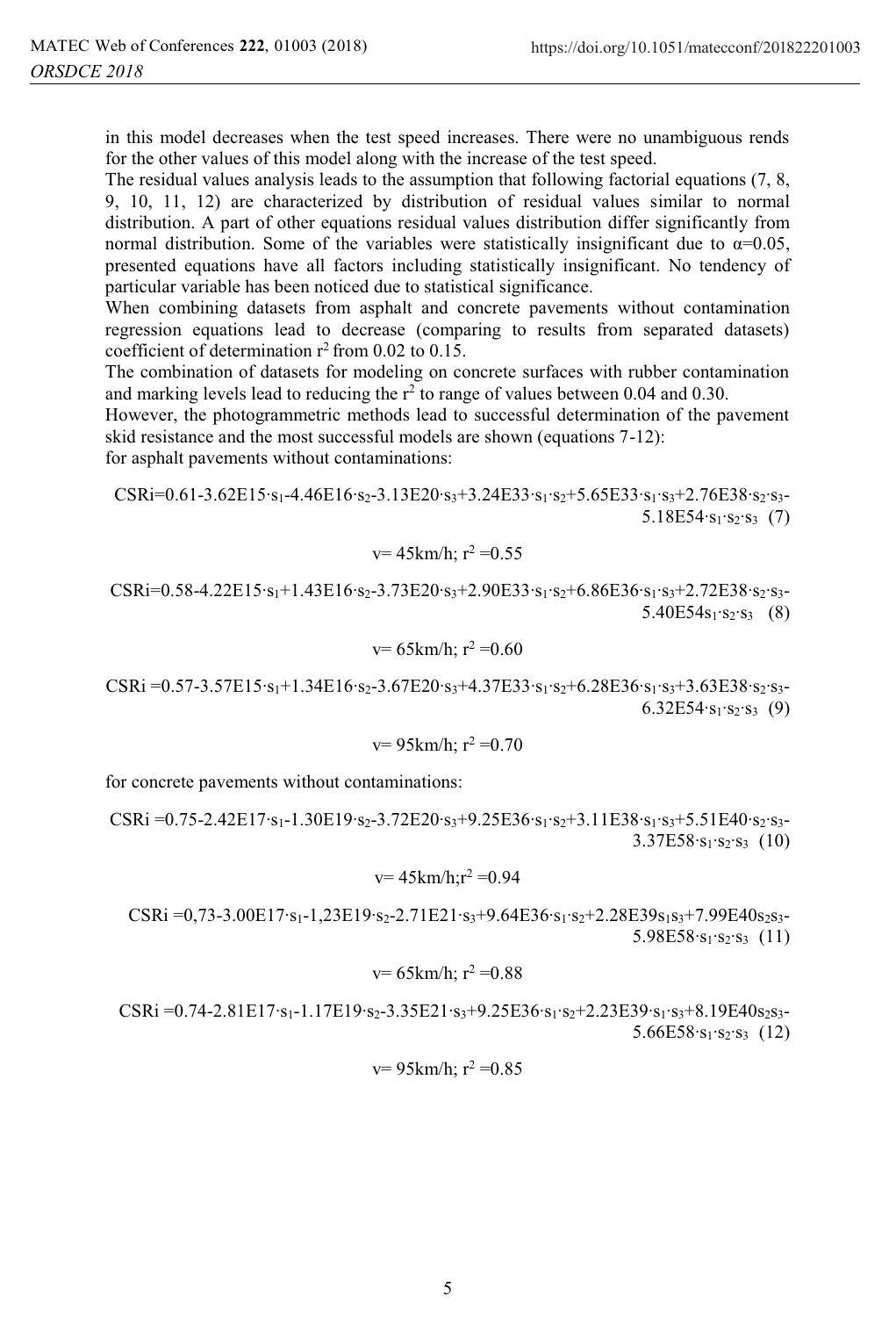

**Fig. 1** Results of calculated s1, s2 and s3 parameters in CSRi function for different test velocity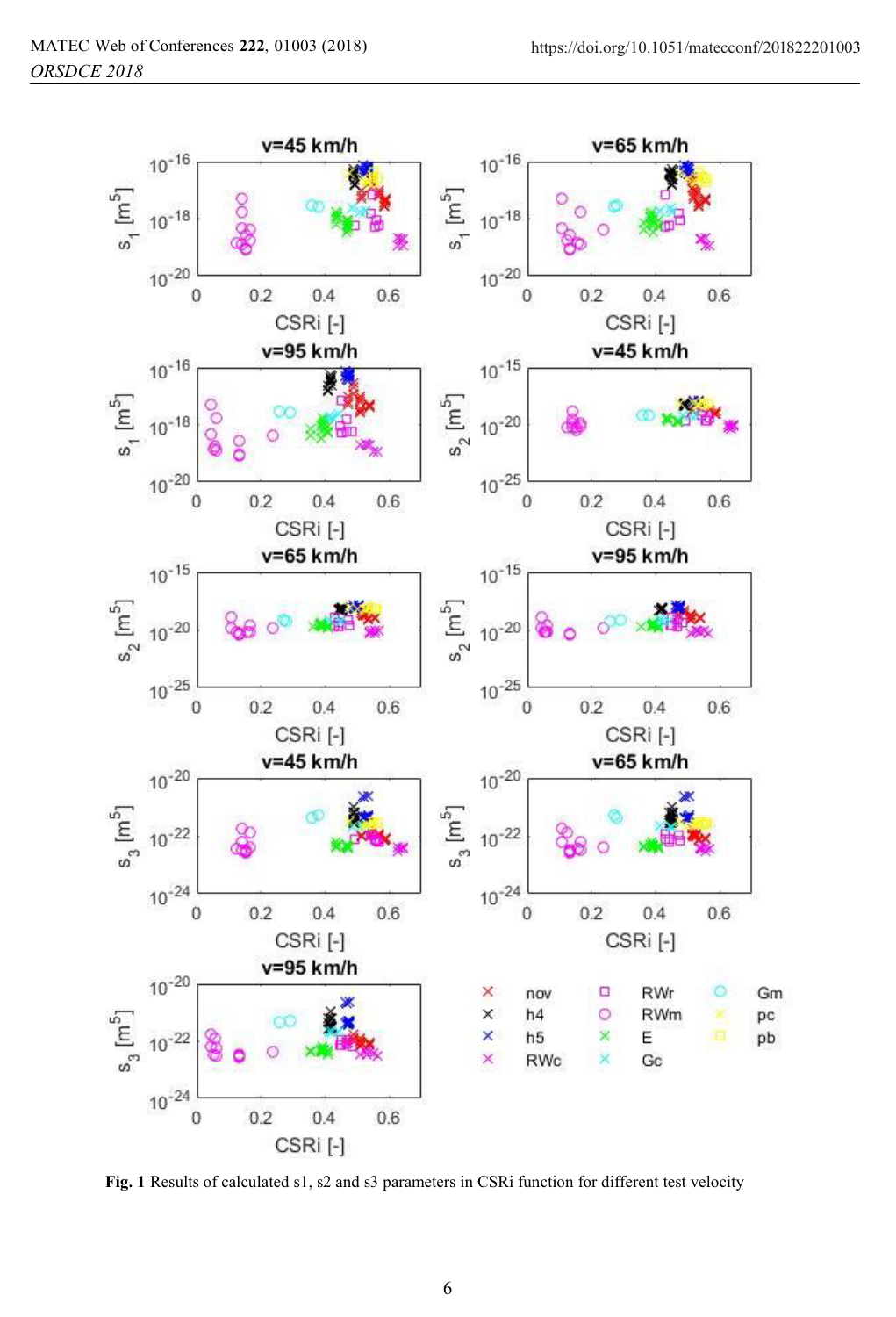Datasets including contaminated and uncontaminated pavement surfaces require to use two different approaches. The most successful models are related to uncontaminated pavements. No unambiguous relation between  $s_1$ ,  $s_2$ ,  $s_3$  and CSRi(v) can be performed using linear equations. None of the considered parameters affect significantly skid resistance on its own.

# **4 Conclusions**

Based on the results of the skid resistance tests and pavement roughness obtained from photogrammetric method the relationship between these values was specified. Three different types of equations were used in order to calculate skid resistance index from values based on the power spectral density of pavement roughness.

Taking into account the contaminated pavement surfaces, significant different regression equations were discovered. In general, the coefficient of determination values are lower for results obtained from the measurements made on contaminated pavements comparing to values achieved from equations based on results obtained on uncontaminated pavement surfaces. However, the most successful models are related to measurements made on pavements without contaminations.

In order to estimate more reliable function describing skid resistance parameters there is a possibility to specify macrotexture by MTD (stand for texture depth) and MPD (stand for profile depth) and microtexture corresponding to BPT (British Portable Tester). Consideration of those parameters and proposed testing method of determination  $s_1$ ,  $s_2$ ,  $s_3$ can lead to reliable model used to calculate skid resistance parameters in contactless way. Further studies can lead to the tool which can be use in Pavement Management System.

# **References**

1 P. Vecura, L. Lane, D. Cheng, Caltrans Using Fog and Rejuvenating Seals on State Highways for Preventative Maintenance, (2013)

2 M. Jackson, Harmonization of Texture and Skid-Resistance Measurement Florida Department of Transportation, (2008)

3 I. Wyczałek, J. Stróżyk-Weiss, M. Wyczałek, Archives of Photogrammetry, Cartography and Remote Sensing, **28,** (2016)

4 I. Asi, Building and Environment, **42,** (2007)

5 M. Wasilewska, W. Gardziejczyk, P Gierasimiuk, Transportation Research Procedia, **14**, (2016)

6 Q. Liu, L. Kavanagh, A. Shalaby, B. Izevbekhai, Transportation Research Record: Journal of the Transportation Research Board, **2591**, (2015)

7 A. Slimane, M. Khoudeir, J. Brochard, M. Do, Wear, **264**, (2008)

8 V. Knyaz V, A. Chibunichev, The International Archives of the Photogrammetry, Remote Sensing and Spatial Information Sciences, **XLI-B5**, (2016)

9 A. Pożarycki , J. Fengier , M. Wyczałek , P. Skrzypczak, M. Wesołowski, K. Blacha, Road engineering, **3**, (2017)

10 B. Persson, Journal of Physics: Condensed Matter, **18**, (2006)

11 A. Ueckermann, D. Wang, M. Oeser, B. Steinauer, Journal of Traffic and Transportation Engineering, **2**, (2015)

12 A. Ueckermann, D. Wang, M. Oeser, B. Steinauer, International Journal of Pavement Engineering, **16**, (2015)